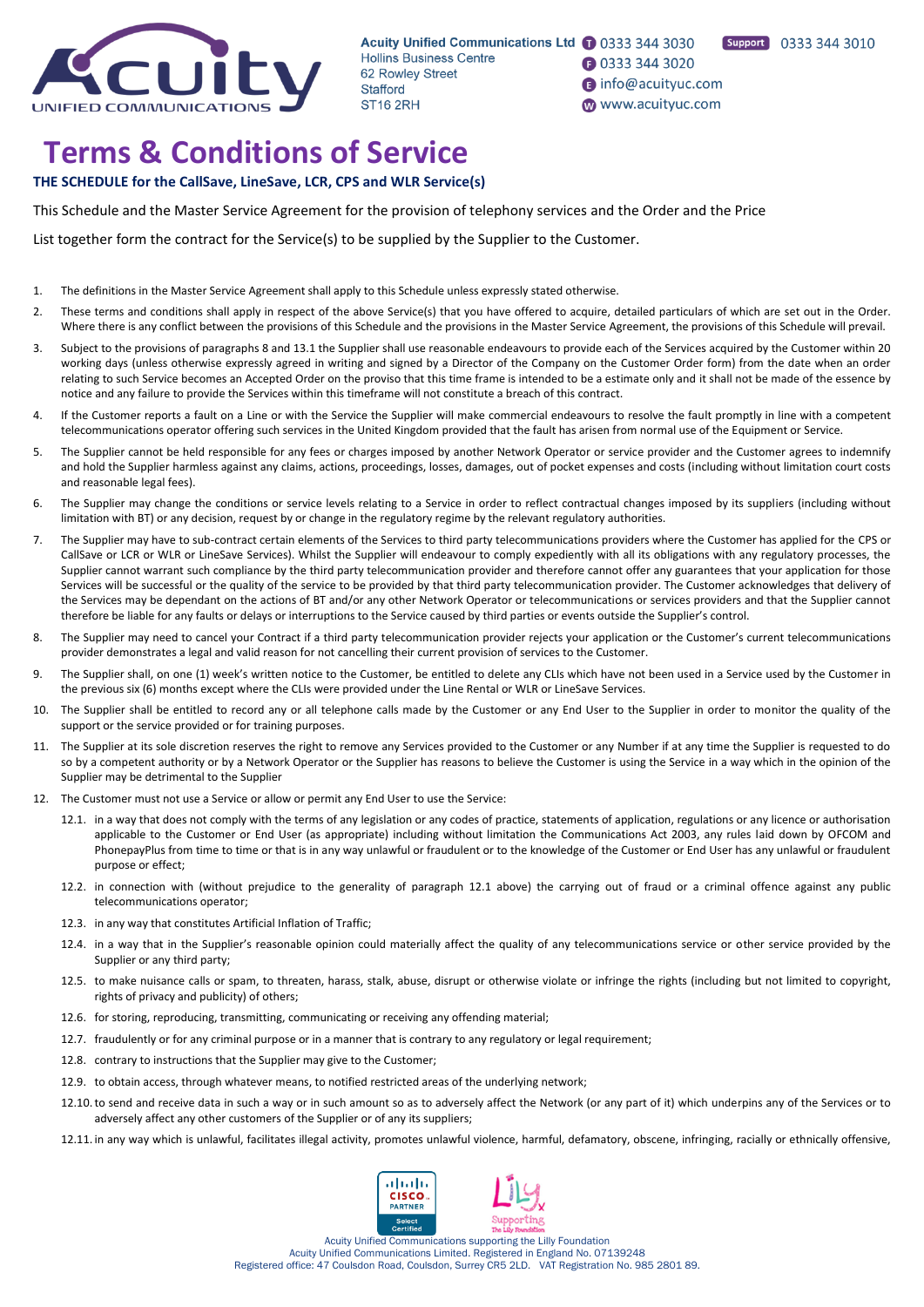

Acuity Unified Communications Ltd 1 0333 344 3030 Support 0333 344 3010 **Hollins Business Centre 3** 0333 344 3020 62 Rowley Street nfo@acuityuc.com **Stafford** www.acuityuc.com **ST16 2RH** 

discriminatory based on race, gender, colour, religious belief, sexual orientation, disability, or causes any damage or injury to any person or property;

- 12.12.to engage in conduct which amounts to improper or persistent misuse of a public telecommunications network or service within the meaning of sections 127 to 128 of the Act; or
- 12.13. in a way which (in the reasonable opinion of the Supplier) brings the name of the Supplier into disrepute, or which places the Supplier in breach of the Act.

## **13.Obligations of the customer**

- 13.1. The Customer shall ensure that any other legally binding contract or contracts with other service providers for the provision of CPS or WLR or Line Save or CallSave or LCR or any similar product, which are valid and existing or that would prevent the Supplier providing the Services, or that could incur costs to the Supplier, are validly terminated prior to entering into any Contract for the Services.
- 13.2. The Customer shall ensure that any Call Barring features available on the Customer's telephone Line provided by any other service provider or Network Operator is disabled prior to the installation of the Service by the Supplier. The Supplier accepts no responsibility for calls or call charges imposed by other Network Operators or service providers that are made over the Customer's telephone Line as a result of disabling Call Barring.
- 13.3. The Supplier cannot be held responsible for any fees or charges imposed by another Network Operator or service provider and the Customer agrees to indemnify and hold the Supplier harmless against any claims, actions, proceedings, losses, damages, out of pocket expenses and costs (including without limitation court costs and reasonable legal fees) suffered by the Supplier due to the Customer's failure to adhere to paragraph 13.2.
- 13.4. The Customer shall, at the Supplier's request, arrange for the Customer's apparatus and equipment to be re-programmed by its designated maintainer in accordance with instructions provided by the Supplier, to enable any indirect or other access in order for the Supplier to provide the Services.
- 13.5. The Supplier will have no liability or responsibility for any costs incurred by the designated maintainer in respect of such re-programming and the Customer agrees to indemnify and hold the Supplier harmless against any claims, actions, proceedings, losses, damages, out of pocket expenses and costs (including without limitation court costs and reasonable legal fees) suffered by the Supplier.

#### **14. Services**

- 14.1. Where the Supplier allocates telephone numbers to the Customer, the Customer will not acquire any rights whatsoever in such telephone numbers. The Customer will not apply for registration of the telephone numbers as part of a trademark.
- 14.2. If the Supplier has agreement with the Customer's existing telecommunications service provider, the Supplier can, at the Customer's request, provide the Customer with a telephone Line using the Customer's existing telephone number subject to the following:
	- 14.2.1. There are no technical reasons preventing the use of the number;
	- 14.2.2. The Supplier has in the Accepted Order agreed to provide Number Portability to the Customer as part of the Services;
	- 14.2.3. The existing telecommunications service provider expressly agrees to release the relevant telephone number(s);
	- 14.2.4. The Customer agrees to cease subscribing for the service on the existing telecommunications service provider's telephone line using the telephone number and authorises the Supplier to arrange for that cease to take place;
	- 14.2.5. The Customer provides the Supplier with full details including (but not limited to) the account name, account number, service address and billing address;
	- 14.2.6. The Customer pays the Supplier's costs (if any) for procuring Number Portability from the existing Network Operator or telecommunications service provider;
	- 14.2.7. Number Portability is available at the Site.
- 14.3. Subject always to the provisions of paragraph 11 we will not be obliged to comply with any request for Number Portability unless and until you have fully complied with all your obligations under the Agreement (including payment of all Charges due and payable) which, in the event of cancellation within the Minimum Period (if any) will include an Early Termination Fee.
- 14.4. The Supplier does not accept any liability for claims, losses, damages, expenses and costs relating to the Customer's inability to use or to continue use of a particular telephone number.
- 14.5. The Customer shall provide to the Supplier any relevant account and CLI numbers that may be required by BT or any other telephone line provider or Network Operator. The Customer acknowledges that the Supplier cannot process the provision of the telephone service until such information is provided.
- 14.6. The provision of the telephone service requires that BT undertake programming at telephone exchange level. Accordingly, it is agreed that any act, default or delay by BT in carrying out such programming or otherwise relating to or affecting the telephone service shall not be the responsibility of the Supplier.

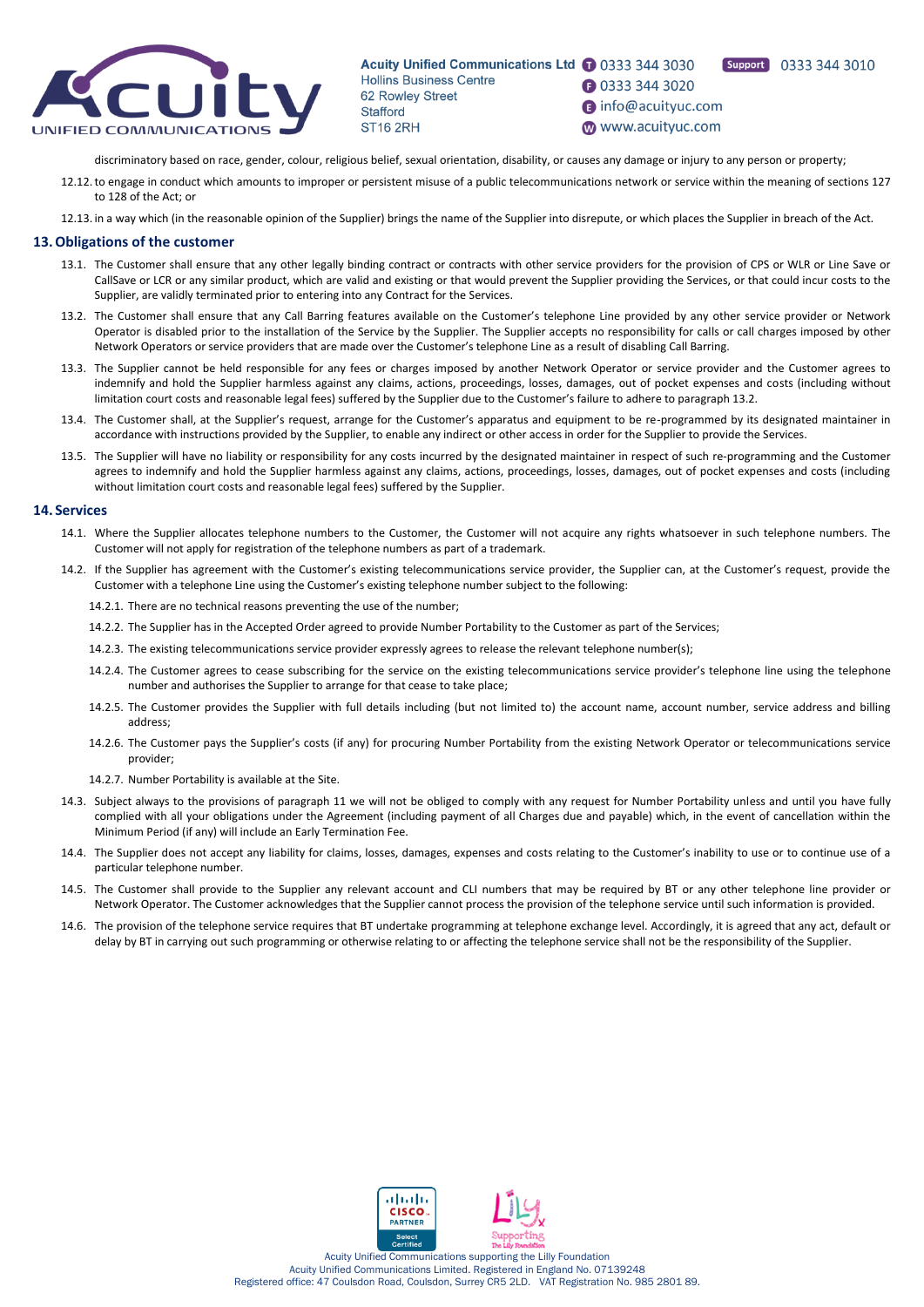

Acuity Unified Communications Ltd 1 0333 344 3030 **Hollins Business Centre** 62 Rowley Street **Stafford ST16 2RH** 

**3** 0333 344 3020 nfo@acuityuc.com www.acuityuc.com

Support 0333 344 3010

14.7. The Service types offered by the Supplier and covered by this Agreement and Schedule are:

Least Cost Routing (LCR).

Carrier Pre-Selection (CPS).

CallSave (Acuity's CPS Service).

Wholesale Line Rental (WLR).

LineSave (Acuity's Wholesale Line Rental Service).

- 14.8. If the Customer has chosen the CallSave, LCR or CPS services, then the Supplier will use all reasonable commercial endeavours to ensure that it will route all calls that can be routed via CPS or LCR or CallSave, but the Supplier is not responsible and cannot be held liable for the actions of BT or any other third party Network Operators or telephone line providers or the Customer's deliberate or otherwise misuse of the Service which result in calls routing over BT or any other third party Network Operator or telephone line provider and the Supplier shall not be liable for any claims, actions, proceedings, losses, damages, expenses and costs incurred by the Customer for any calls intended to route via LCR or CPS or CallSave, but routed over BT or any other third party Network Operator or telephone line provider due to whatever cause.
- 14.9. The CallSave service and the LineSave service, does not include the Customer's telephones or other equipment that may be necessary in order to receive the Services. The telephones and other equipment required can be supplied by the Supplier as a separate Service.
- 14.10. If the Customer has chosen the WLR or LineSave Services, then these Services automatically include the supply of the CPS, LCR or CallSave Services and the terms of this Agreement will apply to each such Service supplied by the Supplier.
- 14.11. Whilst we provide any of the Services to you, you irrevocably authorise us to act on your behalf in all dealings with BT or any other Network Operator or service provider in order to arrange and continue to supply the CallSave and LineSave services.

# **15. Equipment**

- 15.1. In the event that the Supplier must supply and maintain any automatic dialing equipment for the purpose of providing any of the LCR or CPS or CallSave or WLR or LineSave services and the Customer agrees to utilise such Equipment which will usually be supplied at no charge (unless otherwise specified on the Order) then the following terms and conditions shall apply:
	- 15.1.1. The Supplier shall deliver the Equipment to the Customer.
	- 15.1.2. Any delivery date specified for delivery of the Equipment shall be treated as an estimate only and whilst the Supplier will take all reasonable steps to deliver within the period specified, such date shall be treated as an estimate only and time for delivery shall not be made of the essence by notice.
	- 15.1.3. Any failure to deliver the Equipment within the period specified will not constitute a breach of this contract and the Supplier accepts no liability for failure to meet the delivery date.
	- 15.1.4. The Supplier or its appointed Sub-Contractor or Agents shall install the Equipment at the Customer's Site.
	- 15.1.5. The Equipment shall at all times remain the property of the Supplier and under no circumstances shall this be disputed by the Customer or any other third party.
	- 15.1.6. The Customer shall be solely responsible for the Equipment whilst it is in the Customer's custody, care and control and shall ensure that they are kept in satisfactory condition and subject to the provisions of paragraph 15.1.7 the Customer shall fully indemnify the Supplier against any losses and damage, expenses and costs incurred by the Supplier as a result of the Customer's failure to comply with this obligation caused due to any negligence.
	- 15.1.7. The Customer shall not be responsible for any loss or damage to the Equipment which is attributable to the wilful act, fault or omission of the Supplier or as a result of its normal use.
	- 15.1.8. It shall be the responsibility of the Customer to notify the Supplier immediately of any loss or damage to the Equipment has occurred.
- 15.2. The use of computing equipment and/or computer software owned and/or controlled by the Supplier (including computer networks and systems accessed via the Network) is permitted for bona fide purposes and is subject to authorisation by the Supplier.
- 15.3. Unauthorised or improper use of the Services and/or the Equipment is a breach of this Agreement and may give rise to withdrawal of the facilities and/or proceedings under the Computer Misuse Act 1990.

#### **16.Duration and Termination**

- 16.1. Without prejudice to any other rights or remedies of the Supplier and where applicable having regard to the provisions of paragraph 18.6, the Supplier may terminate this Agreement or terminate or suspend any of the Services to be provided under this Agreement with immediate effect if:
	- 16.1.1. the Customer's existing telecommunications service provider or BT has validly refused the Customer's application to cancel the Customer's existing contract with such provider; or
	- 16.1.2. the Customer uses the Lines in any way which the Supplier considers at its absolute discretion, to be inappropriate, illegal, fraudulent or improper; or
	- 16.1.3. where the Customer has applied for any of the CPS or CallSave or LCR or WLR or LineSave Services) and the Supplier is required to sub-contract certain elements of those Services to third party telecommunications providers and those third party telecommunications providers have not agreed to supply those Services.
- 16.2. The Customer shall be responsible for paying all Charges accrued until and during any such period of suspension (including without limitation in relation to Charges in respect of Line rental).

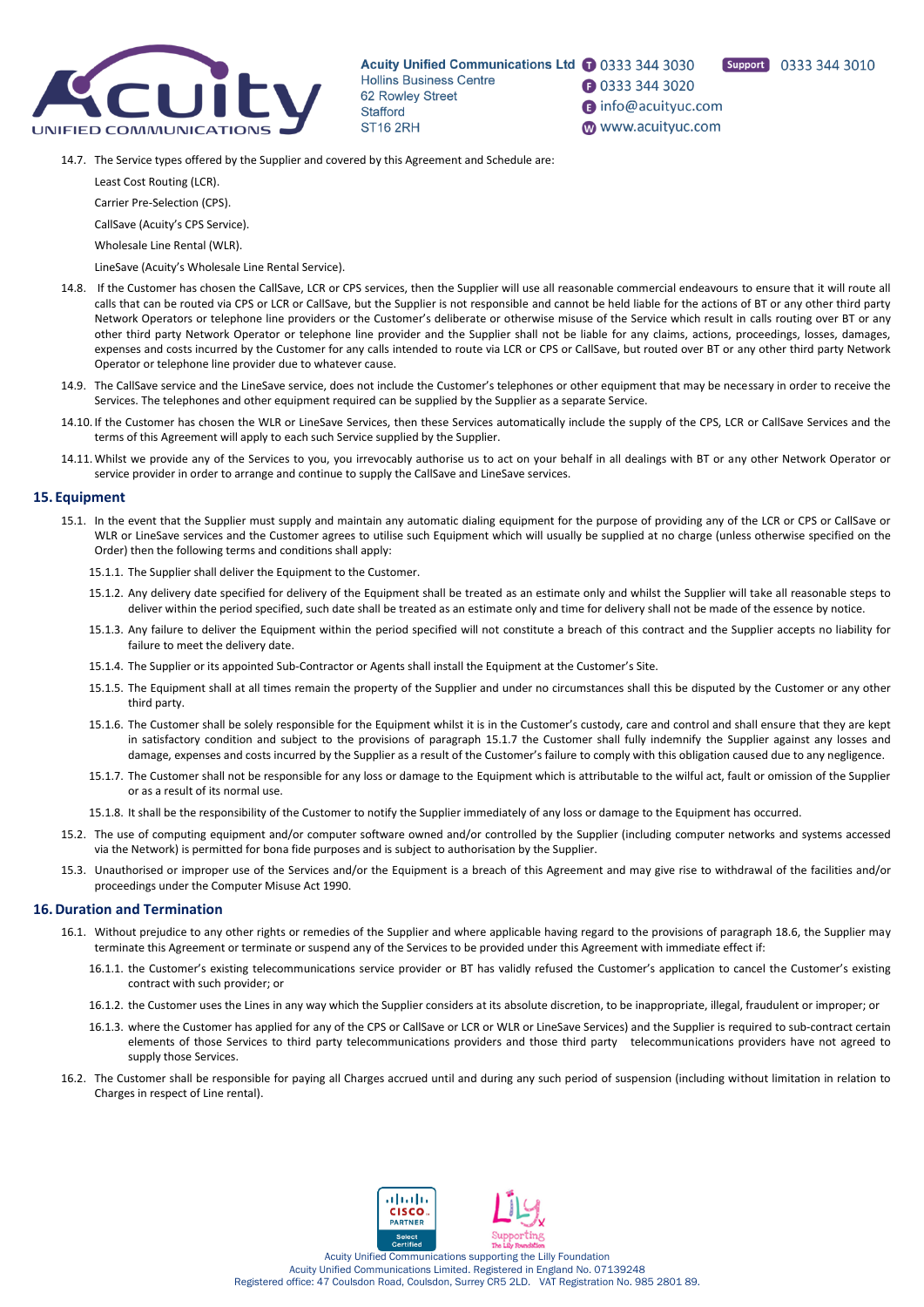

Acuity Unified Communications Ltd 1 0333 344 3030 **Hollins Business Centre 3** 0333 344 3020 62 Rowley Street

nfo@acuityuc.com **Stafford** www.acuityuc.com **ST16 2RH** 

Support 0333 344 3010

- 16.3. In the event that the Customer seeks to terminates the Contract for any reason other than permitted by virtue of the provisions in this paragraph 16 or clause 6 of the Master Services Agreement whether before or after the Start Date, the Supplier shall at its sole discretion be entitled to accept such termination provided that it shall be entitled to:
	- 16.3.1. charge and the Customer agrees to pay, if the Service provided is for CallSave, LCR, without offset, a termination fee equivalent to 50% of the Customer's average monthly call spend charges multiplied by the number of whole or part months remaining of the Minimum Term or the Renewal Period whichever is applicable; and
	- 16.3.2. charge and the Customer agrees to pay, a cancellation charge equivalent to 12 months line rental if the Services provided are for WLR or LineSave.
- 16.4. In the event that the Supplier terminates this Agreement in accordance with the provisions of paragraph 16.1 or clause 6.3 of the Master Services Agreement or the Customer seeks to terminate and the Supplier accepts such termination in accordance with the provisions of paragraph 16.3 or clause 6.7 of the Master Services Agreement, the Customer shall in addition to the costs referred to in paragraph 16.3 or clause 6.7 of the Master Services Agreement (if applicable) whichever is the greater, pay to the Supplier the Early Termination Fee.

#### **17. Charges and Payments**

- 17.1. The Customer shall pay to the Supplier all Charges and other sums due under this Agreement without set off, deduction or counterclaim.
- 17.2. The Supplier may amend its Prices upon which Charges are based at any time during the Term by not less than thirty (30) days notice, such Prices to be published on its website at [www.acuityunifiedcomms.co.uk] The Supplier will only amend the Charges payable by you for valid reasons, such as an increase or decrease in tariff access rates or other new charges or changes in charges levied on the Supplier by the Network Operator, as a result of changing regulatory or legal requirements, market conditions, changes in technology or our systems capabilities or which in the Supplier's opinion are commercially necessary to enable us to provide the Services to you. This includes the ability to separately make a charge for Services that were at the time the Customer entered into this Agreement included in the Service as free. In the event that any increase in the Charges for the Services is in excess of 10 % of that originally proposed for the same Services, then the Customer may serve notice to terminate this Agreement within (14) days of such notice of increase in the Charges. Notwithstanding the aforementioned the Supplier shall be entitled to increase the Charges for whatever reason at the start of each Renewal Period upon thirty (30) days' prior notice to the Customer, such particulars of the increase being given via the Companies web site.
- 17.3. The Customer shall pay to the Supplier the Charges which for all calls and for traffic routed via the Network shall be priced using a rate per minute or part thereof as set out in the Price List. However telephone calls are actually billed in one second units. The individual telephone calls are rounded up to the next £0.001 and the total of the Call Charges in respect of those individual telephone calls are rounded to the nearest £0.01.
- 17.4. All amounts payable to the Supplier in respect of the Services are quoted exclusive of Value Added Tax or any other applicable taxes which may from time to time be levied and such Value Added Tax and any other such applicable taxes shall be itemised separately on all invoices and bills and be payable by the Customer in addition to, and at the same time as, any Charges.
- 17.5. All Call Charges shall be calculated by reference to data recorded or logged by the Supplier and not to data recorded or logged by the Customer and the Supplier's CDR's shall be prima facie evidence of call parties, call time and call duration in relation to any particular call and shall be accepted as such save in the case of manifest error by the Supplier. For the avoidance of doubt it is agreed that the Customer has to pay for all calls using the Service, even though the call originated was unauthorised i.e. the person, End User, or Customer which initiated the access did so using premises, equipment, or facilities, or security access code, etc or knowledge of the Customer, but was not authorised to use such premises, equipment, facilities or security access code or knowledge for such purpose.
- 17.6. The Supplier may in a separate invoice make claims for any Backdated Charges. Any such Backdated Charges must be made within six months of the date that the Backdated Charges arose.
- 17.7. The Supplier reserves the right to charge the Customer for any payphone access levy incurred by the Supplier during the provision of the Number Translation Service to the Customer and its customers. The relevant Call Charges are shown in the Price List.
- 17.8. The Supplier shall be entitled to levy a monthly rental fee for any Equipment provided by the Supplier, as agreed with the Customer.
- 17.9. The Supplier shall be entitled to levy the Installation Costs for any Equipment or the Services as outlined in the Service Order.

#### **18. Payment of Charges**

- 18.1. Except where stated, the Supplier shall invoice the Customer each calendar month for all Call Charges and any other sums due for the prior calendar month under this Agreement.
- 18.2. Except where stated otherwise, the Supplier shall invoice the Customer in advance for all Line Rental charges due under this Agreement.
- 18.3. Except where stated otherwise, the Supplier shall invoice the Customer upon activation of the Service for all Installation Costs, any one off charges as referred to in the Order and any Equipment charges due under this Agreement.
- 18.4. All payment is due seven (7) days after the date of the relevant invoice, and shall unless agreed in accordance with the provisions of paragraph 18.9 be paid by direct debit into the Supplier's nominated bank account from time to time. Time shall be of the essence in respect of such payments and payment shall be deemed to have been made at the time when cleared funds are available in the Supplier's bank account.
- 18.5. Charges shall accrue from the Start Date.
- 18.6. Where the Supplier has previously expressly agreed in writing with the Customer, the Supplier will allow the Customer to accumulate unpaid Charges up to a maximum of an agreed credit limit which the Customer agrees in writing with the Supplier. In the event that at any time unpaid Charges exceed the credit limit the Supplier shall be entitled, at its option, to:
	- 18.6.1. suspend provision of the Services on written notice with immediate effect; and/or
	- 18.6.2. request an immediate payment on account by the Customer; and/or

18.6.3. .issue an interim invoice.

18.7. Any interim invoice issued under this paragraph shall be payable by the Customer within seven (7) days of the date of issue. Should the Customer fail to pay